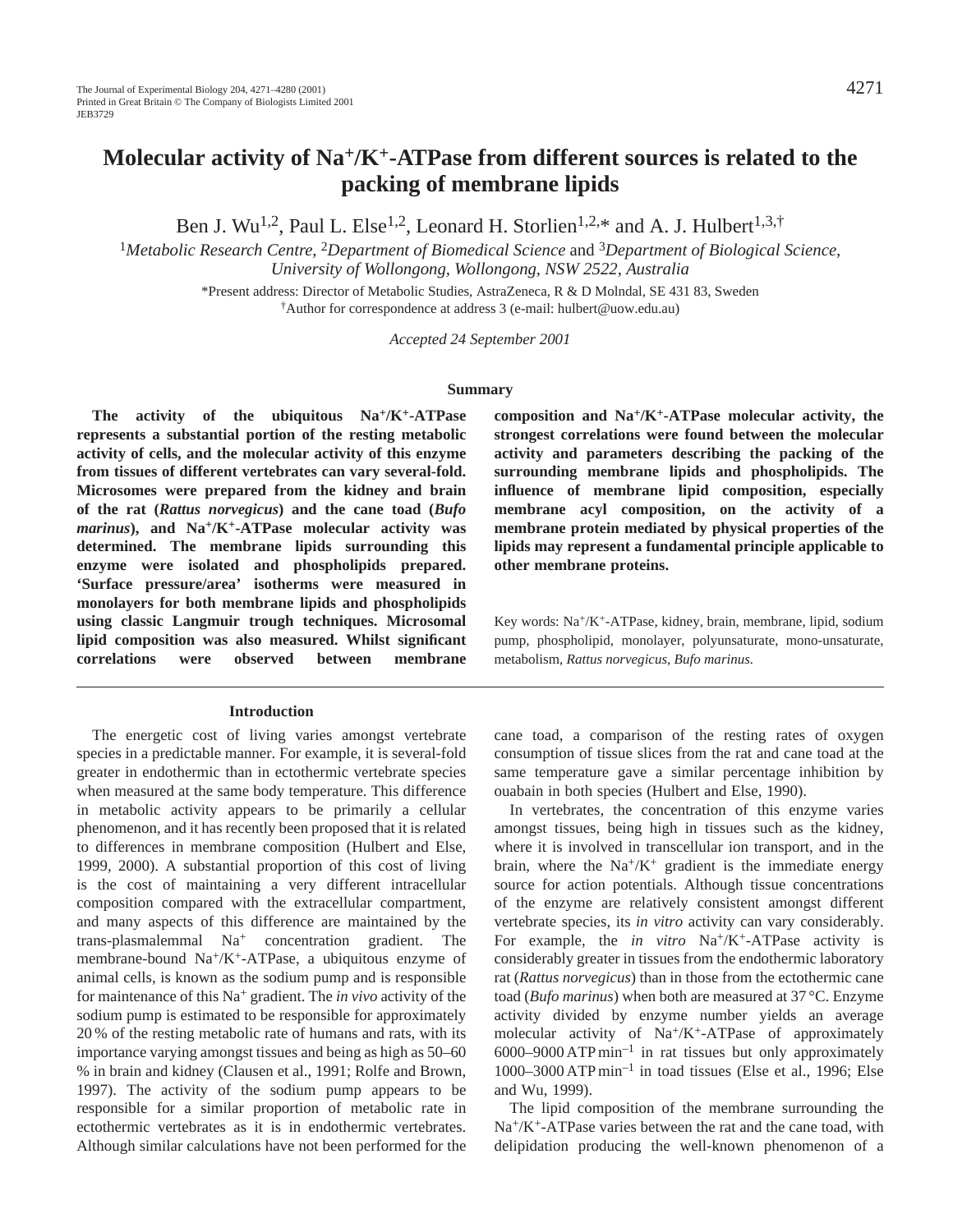# 4272 B. J. Wu and others

decrease in molecular activity of this membrane-bound enzyme (Jorgensen, 1974; Cornelius, 1991). When relipidated with microsomal lipid from the same species, the molecular activity of the  $Na^+/K^+$ -ATPase returns to normal values for that species; however, when relipidated with microsomes from a second species, Na<sup>+</sup>/K<sup>+</sup>-ATPase molecular activity reflects that of the second species. Both brain and kidney microsomes show the same results (Else and Wu, 1999). A similar 'speciescrossover' comparison between cattle and crocodiles has given identical results, with a double-relipidation technique resulting in an enhanced effect (B. J. Wu and P. L. Else, unpublished results). These 'species-crossover' experiments suggest that it is the membrane environment, rather than the pump itself, that primarily determines the enzymatic molecular activity of the sodium pump.

To examine this hypothesis further, we have measured the molecular activity of Na+/K+-ATPase in brain and kidney microsomal preparations from the laboratory rat (*Rattus norvegicus*) and the cane toad (*Bufo marinus*) and isolated membrane lipids from these microsomal preparations. We have measured the composition of membrane lipids and isolated the phospholipids from the membrane lipids, measuring their acyl composition. Using the classic Langmuir trough technique, pressure/area isotherms of monolayers of both microsomal membrane lipids and microsomal phospholipids from these preparations have been measured at 37 °C. Here, we report striking relationships between the molecular activity of Na+/K+-ATPase and parameters describing the molecular packing of the surrounding membrane lipids.

### **Materials and methods**

The animals used in this study were male Sprague-Dawley laboratory rats (*Rattus norvegicus*), aged 12–14 weeks, and adult cane toads (*Bufo marinus*) of both sexes. Both species were maintained on 12 h:12 h photoperiod with free access to food and water. Rats were kept at  $22\pm2\degree C$  and toads at 28±2 °C. All experiments were approved by the University of Wollongong Animal Experimentation Ethics Committee.

Microsomes were prepared from brain and kidney from both rats and toads. Sodium pump density was measured using [ $3H$ ]ouabain binding and Na<sup>+</sup>/K<sup>+</sup>-ATPase activity by methods described previously (Else et al., 1996; Else and Wu, 1999), both at 37 °C. In rats, microsomes were prepared from the cortex of the kidney. Microsomes were prepared from 10 % tissue homogenates that had been centrifuged at  $12,500g$  in a Beckman Ultracentrifuge to remove nuclei and mitochondria. The supernatants were centrifuged at 98 000 *g*, and the resultant microsomal pellet was resuspended in  $25$  mmol  $l^{-1}$  Tris,  $3$  mmol l<sup>-1</sup> ATP,  $2$  mmol l<sup>-1</sup> EDTA (pH 7.6). Sodium pump concentration was determined by measuring [3H]ouabain binding of microsomal membranes with a phosphate-facilitated method at 37 °C. Specific binding was measured at  $10^{-6}$  mol  $l^{-1}$ ouabain, with a non-specific binding correction determined using  $10^{-2}$  mol  $l^{-1}$  ouabain, as described previously (Else and Wu, 1999). Na<sup>+</sup>/K<sup>+</sup>-ATPase activity was measured at 37 °C as

the difference in the liberation of phosphate from ATP in the absence and presence of  $10^{-3}$  mol  $l^{-1}$  ouabain and K<sup>+</sup>, as extensively described by Else et al. (1996).

All measurements were made on six microsomal preparations from each source, except phospholipid headgroup composition where *N*=3 for microsomes from each source. Because of the amount of material required, each microsomal preparation was a pooled preparation from 10 rats and 20 toads for kidney preparations and from five rats and 50 toads for brain preparations. Tritiated ouabain was from Dupont NEN, Hionic-Fluor scintillation cocktail was from Packard and ATP was from Boehringer Mannheim. All chemicals were of analytical grade and, except where specified, were from Sigma. Solvents used in lipid extraction were of ultrapure grade.

The cholesterol content of microsomal preparations was determined by enzymatic assay (Sigma Chemicals), and protein content was determined by the Lowry (1951) method using bovine serum albumin (Sigma Chemicals) as standard. The phospholipid content of each microsomal preparation was determined using the method of Chen et al. (1956). Lipids were extracted from microsomal preparations by standard methods (Folch et al., 1957) using ultrapure-grade chloroform and methanol (2:1, v/v) containing butylated hydroxytoluene  $(0.01\%$  w/v) as an antioxidant. In this study, we have called these extracts 'membrane lipids' because they include both phospholipids and other membrane lipids (primarily cholesterol). Phospholipids were separated from samples of each preparation of microsomal membrane lipids using Sep-Pak silica cartridges (Waters, Milford, MA, USA). The acyl composition of each microsomal phospholipid fraction was determined by methods described in detail elsewhere (Pan and Storlien, 1993).

To assess the physical properties of these microsomal lipids, the molecular packing of monolayers was measured as 'surface pressure/average molecular area' isotherms using classic Langmuir trough techniques (Adamson and Gast, 1997). Membrane lipids and phospholipids from each microsomal preparation were dried under nitrogen at 40 °C and resuspended in chloroform: methanol  $(2:1 \text{ v/v})$  at  $1 \text{ mg ml}^{-1}$ . The dissolved lipids were spread onto the surface of  $8 \text{ mmol } 1^{-1}$  $H<sub>2</sub>SO<sub>4</sub>$  in a Langmuir trough (1.21 capacity), and 10 min was allowed for evaporation of the solvent. The entire Langmuir trough was in a cabinet maintained thermostatically at 37 °C. Following evaporation of solvent, the monolayer film was compressed with a movable Teflon barrier in 1 cm steps, with 15–30 s intervals between compressions, until the monolayer collapsed. Surface pressure was measured with a calibrated mica float, and the entire apparatus was meticuluously cleaned with petroleum/ether and the fluid replaced after each pressure/area isotherm measurement. The average surface area per lipid molecule was calculated as the area of the monolayer film divided by the number of lipid molecules in the monolayer. The number of lipid molecules was calculated using Avogadro's number, the mass of lipid added to the fluid surface and an average phospholipid molecular mass calculated for each microsomal preparation from its known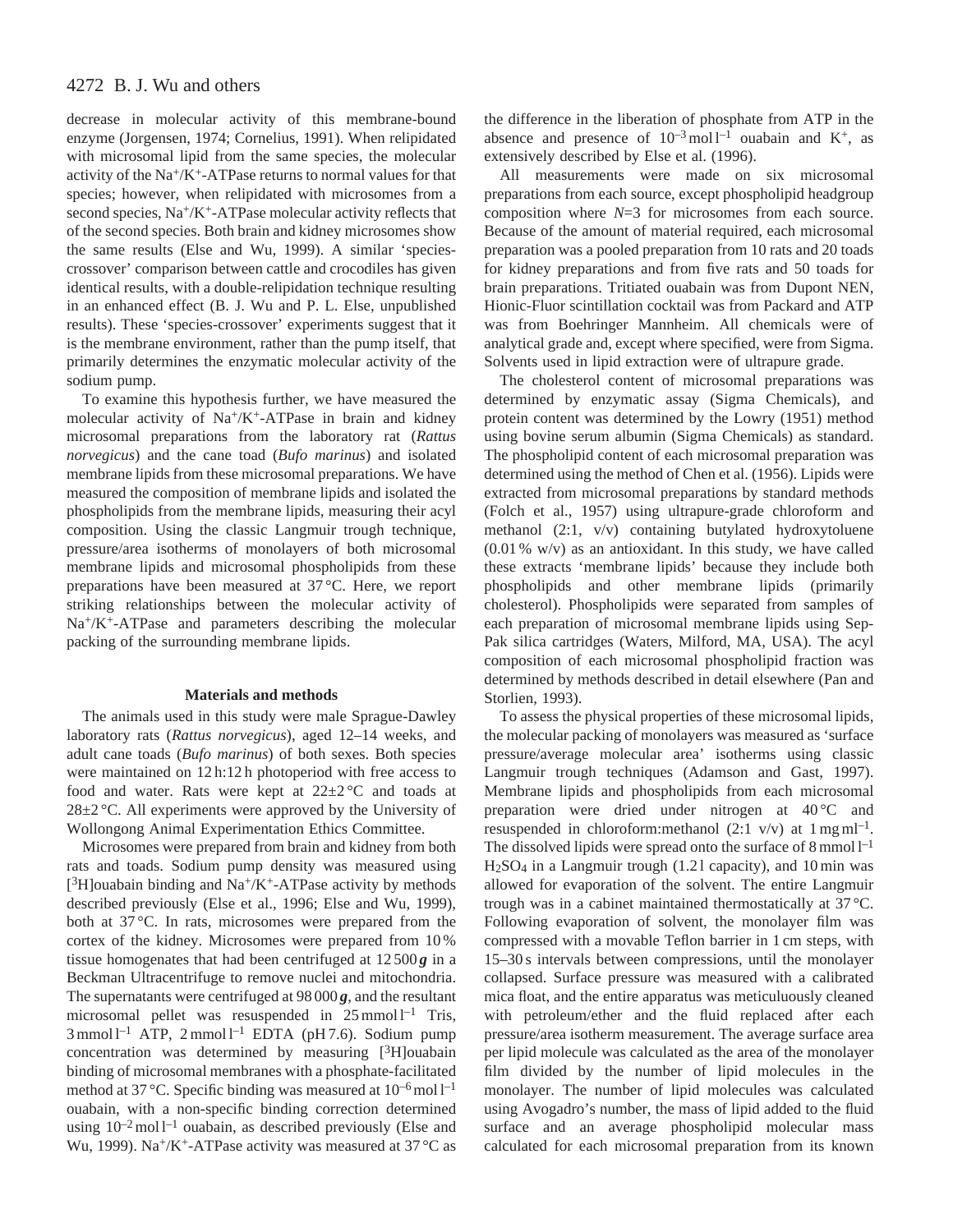composition. These values were 789, 781, 745 and 741 Da for rat kidney, rat brain, toad kidney and toad brain, respectively.

The relative compositions of the phospholipid classes of the microsomal fractions were determined using thin-layer chromatography on Silica Gel 60 plates using a two-solvent system (Aloia and Mlekusch, 1988). Solvent I was a mixture of chloroform:methanol:28 % ammonia (13:5:1 by volume), whilst solvent II was a mixture of chloroform:acetone:methanol:acetic acid:water (6:8:2:2:1 by volume). Because of a lack of material, two microsomal phospholipid preparations were combined for each determination of phospholipid headgroup composition.

All data are expressed as means  $\pm$  s.E.M. Figures (including curve fits and correlation coefficients) were produced using the KaleidaGraph 3.0 software package (Synergy Software). Linear curve fits are plotted in Fig. 2 and Fig. 3, whilst in Fig. 1 the lines are polynomial curve fits. Statistical analyses were performed using Statview II (Abacus Concepts Inc.). The relationships in this study were analysed by analysis of variance (ANOVA), and significance was determined by Scheff's *S*-test or unpaired *t*-test, as appropriate.

#### **Results**

As can be seen from Table 1, in both species, the density of sodium pumps in brain microsomes is approximately twice that measured in kidney microsomes. Similarly, for both tissues, the microsomes prepared from cane toads had more than twice the pump density measured for microsomes from rats. However, although there were substantial differences observed in the density of sodium pumps in microsomes from the four different sources, these differences were not manifest when the  $Na<sup>+</sup>/K<sup>+</sup>-ATPase activity was measured. Knowing the number$ of individual enzyme molecules in a preparation as well as the total enzymic activity allows the average activity of the individual enzyme molecules to be calculated. The molecular activities of the Na<sup>+</sup>/K<sup>+</sup>-ATPase ranged from  $1420$  ATP min<sup>-1</sup> for microsomes prepared from toad brain to 7194 ATP min–1 for preparations from rat kidney (see Table 1). This represents an approximately fivefold range in molecular activity of the sodium pump. These values are similar to those reported previously for microsomal preparations from the same sources (Else and Wu, 1999) and to those calculated for whole-tissue homogenates from the same sources (Else et al., 1996).

# *Molecular activity of Na<sup>+</sup>/K<sup>+</sup>-ATPase* 4273

In the present study, enzyme activity was measured at 37 °C in all preparations. Whilst this is the normal body temperature of the rat, it is higher than the preferred body temperature of the cane toad. The critical thermal maximum for *Bufo marinus* is reported to be 41–42 °C (Brattstrom, 1963). A comparison of the Na+/K+-ATPase activity of kidney from the rat and cane toad at 25 and 37 °C gave very similar  $Q_{10}$  values for both species (1.74 for rat and 1.95 for cane toad) (see table 2 in Else et al., 1996). We conclude from this that no significant thermal denaturation occurs in the cane toad preparations relative to the rat preparations and, thus, that the measured activity differences are real rather than an artefact due to the measurement temperature.

Assuming a molecular mass of approximately 147 kDa for  $Na^{+}/K^{+}$ -ATPase, we calculate that  $Na^{+}/K^{+}$ -ATPase protein represents approximately 2.7 % of the total protein content of rat kidney microsomes. The respective values for microsomal preparations from rat brain, toad kidney and toad brain are 4.7 %, 5.7 % and 13.7 % of the total microsomal protein.

For the microsomal preparations from toad kidney, the mass of phospholipid was approximately 48 % of the mass of microsomal protein, whilst it ranged between 62 and 69 % for the microsomes prepared from the other three sources (see Table 2). The cholesterol content (per milligram protein) of brain microsomes was approximately twice that of kidney microsomes for both species, and for both tissues cholesterol content was approximately 20 % higher in the toad microsomes that in rat microsomes. On a molar basis, the ratio of cholesterol to phospholipid ranges from 0.18 in rat kidney microsomes to 0.41 in toad brain microsomes (Table 2). If membrane lipids were to consist solely of phospholipids and cholesterol, cholesterol molecules would represent 15 % and 24 % of membrane lipid molecules in rat and toad kidney microsomes, respectively, whilst they would represent 25 % and 29 % of membrane lipid molecules in rat brain and toad brain microsomes, respectively.

The relative compositions of the different phospholipid headgroups were similar in microsomes prepared from all four sources (Table 3). The only statistically significant differences observed were that the relative amount of phosphatidylcholine (PC) was greater in rat than in toad microsomes for both tissues and that the relative amount of phosphatidylethanolamine (PE) was greater in rat kidney than in toad kidney microsomes. In

Table 1. *Sodium pump density and enzymic activity of Na+/K+-ATPase in microsomes from kidney and brain of rats (*Rattus norvegicus*) and toads (*Bufo marinus*)*

|                                                                                                                        | Kidney microsomes |              | Brain microsomes |              |
|------------------------------------------------------------------------------------------------------------------------|-------------------|--------------|------------------|--------------|
|                                                                                                                        | Rat               | Toad         | Rat              | Toad         |
| Sodium pump density (pmol mg <sup>-1</sup> protein)                                                                    | $182 + 26$        | $389+42*$    | $318 + 37$       | $934+94*$    |
| Na <sup>+</sup> /K <sup>+</sup> -ATPase activity ( $\mu$ mol P <sub>i</sub> mg <sup>-1</sup> protein h <sup>-1</sup> ) | $78.6 + 2.2$      | $68.5 + 4.4$ | $89.7 + 5.4$     | $79.6 + 3.3$ |
| Sodium pump molecular activity $(ATP min-1)$                                                                           | $7194 + 197$      | $2943+190*$  | $4699+283$       | $1420+60*$   |

Values are means  $\pm$  s.e.m. ( $N=6$ ).

\* indicates a value significantly different from the respective rat value (*P*<0.01).

Pi, inorganic phosphate.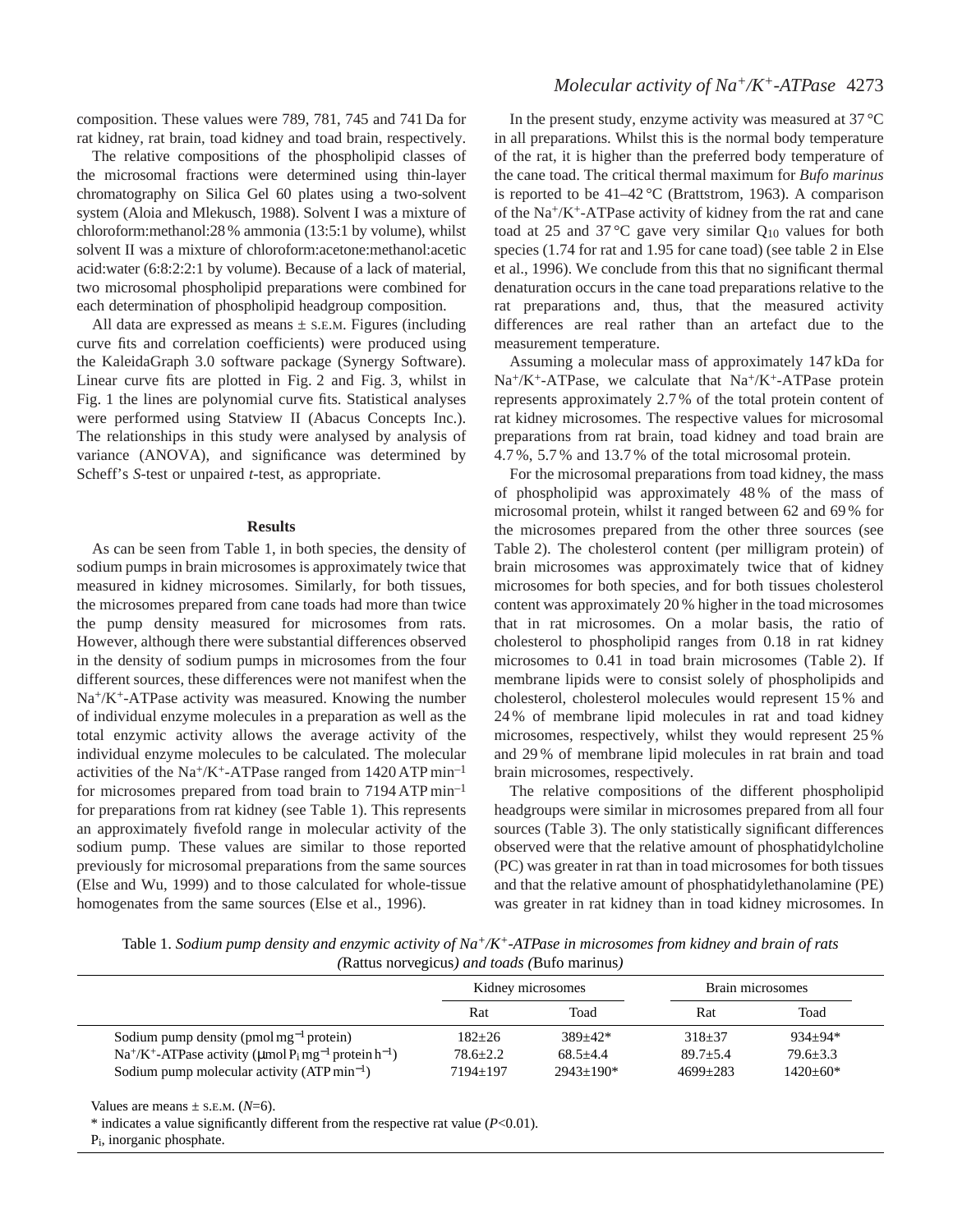# 4274 B. J. Wu and others

|                                                          | Kidney microsomes |                 | Brain microsomes |                  |
|----------------------------------------------------------|-------------------|-----------------|------------------|------------------|
|                                                          | Rat               | Toad            | Rat              | Toad             |
| Cholesterol content $(\mu g mg^{-1}$ protein)            | $56.2 + 0.5$      | $69.9 + 2.2*$   | $116.0+1.1$      | $136.3 + 1.0*$   |
| Phospholipid content ( $\mu$ g mg <sup>-1</sup> protein) | $616.6 \pm 9.0$   | $476.5 + 20.4*$ | $692.4 \pm 33.2$ | $676.3 \pm 27.7$ |
| Cholesterol: phospholipid (mol: mol)                     | $0.18+0.00$       | $0.30+0.01*$    | $0.34 + 0.02$    | $0.41 + 0.02*$   |

| Table 2. Cholesterol and phospholipid content of microsomes from kidney and brain of rats (Rattus norvegicus) and toads |
|-------------------------------------------------------------------------------------------------------------------------|
| (Bufo marinus)                                                                                                          |

both tissues, the molar ratio of PE to PC was significantly lower in the rat than in toad microsomes (Table 3).

The fatty acyl compositions of microsomal phospholipids from the four different sources are presented in Table 4. The average acyl chain length was similar in all microsomal preparations. A consistent finding is that microsomes prepared from the rat tissues had a greater unsaturation index (average number of double bonds per 100 fatty acyl chains) than those from the toad tissues. However, this is not due to the presence of more unsaturated acyl chains in the rat microsomes, but to the greater average number of double bonds per unsaturated acyl chain. The mono-unsaturates were present in equal amounts in brain microsomes from both species, but were more prevalent in toad kidney microsomes than those from the rat. In both species, polyunsaturates comprised approximately half of all acyl chains in brain microsomes and approximately onethird of all acyl chains in kidney microsomes. A notable difference between tissues was the predominance of *n*-6 polyunsaturates in kidney microsomes compared with the brain microsomes, where there is a more even balance between *n*-6 and *n*-3 polyunsaturates. This difference is also manifest when the acyl composition of whole-tissue phospholipids are compared (Couture and Hulbert, 1995).

Brain microsomes from both species have approximately the same relative amount of total unsaturates, as well as total mono-unsaturates and total polyunsaturates. In the brain

microsomes, *n*-3 polyunsaturates predominate in the rat, whilst *n*-6 polyunsaturates are more common in the toad. Kidney microsomes from the rat have a lower level of total unsaturates than toad kidney microsomes, and this difference is almost solely due to a lower content of mono-unsaturates. Both species have the same total polyunsaturate content in their kidney microsomes, although rat kidney microsomes have approximately twice the *n*-3 polyunsaturate content of the toad kidney microsomes. This difference is also manifest in the sum of 20- and 22-carbon acyl chains and probably indicates a greater activity of the desaturase and elongase enzyme systems in the rat. Such a conclusion regarding the elongase system is supported by the higher ratio of 18:0/16:0 in the rat compared with the toad.

Also presented in Table 4 are the linear correlation coefficients obtained when the acyl composition parameters were plotted against the molecular activity of the sodium pump for each preparation. Each correlation coefficient was determined from 24 data points (six microsomal preparations from each of four sources) and, as can be seen from these results, several of these correlations were statistically significant. There were significant negative correlations between sodium pump molecular activity and 16:0, 16:1(*n*-7),  $18:1(n-9)$  and  $22:5(n-6)$  as well as with the composite parameters of percentage mono-unsaturates and percentage *n*-9 acyl chains. There were significant positive correlations

| Table 3. Phospholipid headgroup composition of microsomes from kidney and brain of rats (Rattus norvegicus) and toads |                |  |  |
|-----------------------------------------------------------------------------------------------------------------------|----------------|--|--|
|                                                                                                                       | (Bufo marinus) |  |  |

|                                         | Phospholipid content (% total phospholipids by mass) |                |                  |                |
|-----------------------------------------|------------------------------------------------------|----------------|------------------|----------------|
|                                         | Kidney microsomes                                    |                | Brain microsomes |                |
| Phospholipid class                      | Rat                                                  | Toad           | Rat              | Toad           |
| Phosphatidylcholine (PC)                | $36.1 + 1.2$                                         | $27.5 + 0.8*$  | $36.4 + 1.0$     | $30.0 + 0.9*$  |
| Phosphatidylethanolamine (PE)           | $23.8+0.9$                                           | $19.5 + 0.4*$  | $22.4+0.8$       | $24.3 \pm 0.7$ |
| Sphingomyelin                           | $13.8 + 2.8$                                         | $18.5 + 0.7$   | $17.5 + 0.6$     | $16.0 + 0.8$   |
| Phosphatidylserine (PS)                 | $11.9 + 0.3$                                         | $13.1 + 0.6$   | $9.7+0.8$        | $10.6 + 0.5$   |
| Phosphatidylinositol (PI)               | $10.5 + 0.8$                                         | $11.6 + 0.5$   | $8.1 \pm 0.3$    | $8.3 \pm 0.3$  |
| Diphosphatidylglycerol                  | $1.9 + 0.4$                                          | $2.1 + 0.3$    | $2.7+0.4$        | $2.7+0.3$      |
| PE:PC                                   | $0.66+0.00$                                          | $0.71 + 0.01*$ | $0.62 + 0.04$    | $0.81 + 0.04*$ |
| Negatively charged phospholipid (PS+PI) | $22.3+0.8$                                           | $24.7+1.0$     | $17.9 + 0.9$     | $18.9 + 0.3$   |

Values are means  $\pm$  s.e.m. ( $N=3$ ).

\* indicates a value significantly different from the respective rat value (*P*<0.05).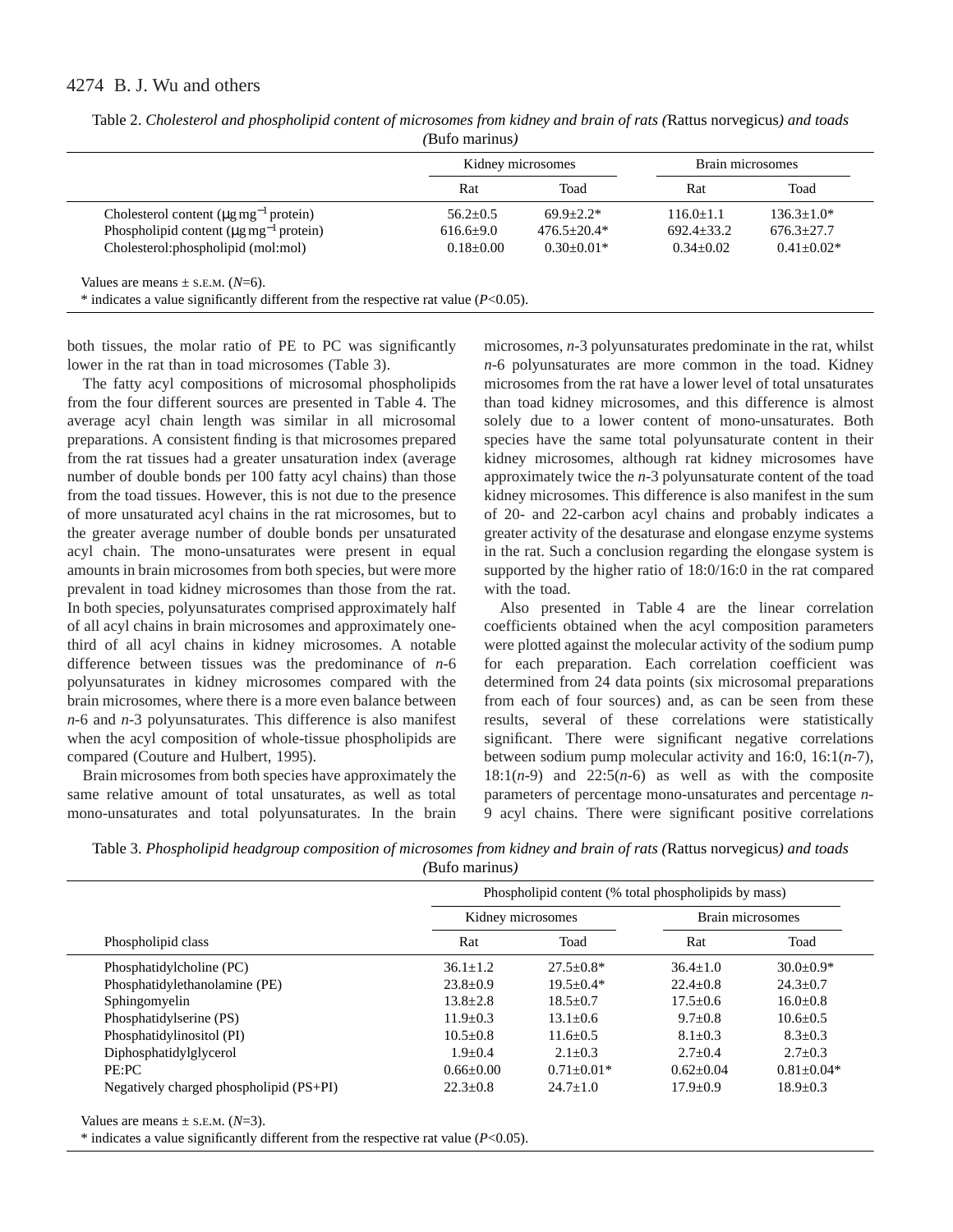| Table 4. Fatty acyl composition of microsomal phospholipids from kidney and brain of rats (Rattus norvegicus) and toads |
|-------------------------------------------------------------------------------------------------------------------------|
| (Bufo marinus)                                                                                                          |

|                           | Kidney microsomes |                | Brain microsomes |                | Correlation with   |  |
|---------------------------|-------------------|----------------|------------------|----------------|--------------------|--|
|                           | Rat               | Toad           | Rat              | Toad           | molecular activity |  |
| Acyl chain (% total)      |                   |                |                  |                |                    |  |
| 14:0                      | $0.9 + 0.2$       | $0.4 \pm 0.1$  | $1.0 + 0.2$      | $1.2 \pm 0.1$  | $-0.01$            |  |
| 16:0                      | $16.9 \pm 0.6$    | $17.1 \pm 0.2$ | $20.8 \pm 0.9$   | $23.8 \pm 0.9$ | $-0.58**$          |  |
| 17:0                      | $0.4 \pm 0$       | $0.4 \pm 0$    | $0.2 + 0$        | $0.2 + 0$      | 0.23               |  |
| 18:0                      | $16.8 \pm 0.7$    | $8.9 \pm 0.3$  | $18.1 \pm 0.5$   | $16.0 \pm 0.2$ | 0.38               |  |
| $16:1(n-7)$               | $0.4 \pm 0$       | $1.7 \pm 0$    | $0.3 \pm 0.1$    | $2.1 \pm 0.2$  | $-0.83***$         |  |
| $17:1(n-7)$               | $0.4 \pm 0$       | $0.3 \pm 0$    | $0.7 \pm 0.1$    | $0.3 + 0$      | 0.35               |  |
| $18:1(n-9)$               | $9.5 \pm 0.4$     | $19.0 \pm 0.1$ | $15.5 \pm 0.3$   | $16.8 \pm 0.4$ | $-0.82***$         |  |
| $18:1(n-7)$               | $2.7 \pm 0.4$     | $1.7 \pm 0.1$  | $4.9 \pm 0.6$    | $3.0 \pm 0.1$  | 0.08               |  |
| $18:2(n-6)$               | $8.4 \pm 0.6$     | $27.8 \pm 0.3$ | $0.6 + 0.1$      | $1.7 + 0$      | $-0.09$            |  |
| $18:3(n-3)$               | $0\pm 0$          | $0.8 + 0$      | $0\pm 0$         | $0\pm 0$       | $-0.28$            |  |
| $20:3(n-9)$               | $0.4 \pm 0$       | $0.8 + 0$      | $0.1 \pm 0$      | $0.6 + 0$      | $-0.25$            |  |
| $20:3(n-6)$               | $0\pm 0$          | $0.8 + 0$      | $0.2 + 0$        | $0.5 \pm 0$    | 0.38               |  |
| $20:3(n-3)$               | $2.4 \pm 0.9$     | $0.3 \pm 0.1$  | $0.1 \pm 0.1$    | $0.3 \pm 0$    | $0.52**$           |  |
| $20:4(n-6)$               | $33.6 \pm 0.5$    | $15.5 \pm 0.2$ | $11.9 \pm 0.4$   | $16.9 \pm 0.4$ | $0.69***$          |  |
| $20:5(n-3)$               | $0.4 \pm 0.1$     | $0.7 + 0$      | $0.2 \pm 0.1$    | $0.1 \pm 0$    | 0.10               |  |
| $22:4(n-6)$               | $0.2 \pm 0.1$     | $0.5 + 0$      | $2.9 \pm 0.2$    | $2.1 \pm 0.1$  | $-0.35$            |  |
| $22:5(n-6)$               | $0\pm 0$          | $0.3 + 0$      | $0.6 \pm 0.1$    | $1.6 \pm 0.1$  | $-0.76***$         |  |
| $22:5(n-3)$               | $1.1 \pm 0.2$     | $0.7 + 0$      | $0.6 + 0.1$      | $0.6 + 0$      | $0.48*$            |  |
| $22:6(n-3)$               | $2.9 \pm 0.1$     | $0.9 \pm 0$    | $19.7 \pm 0.4$   | $11.4 \pm 0.1$ | $-0.15$            |  |
| $24:1(n-9)$               | $0.3 \pm 0.1$     | $0.7 + 0$      | $0.3 \pm 0.1$    | $0.4 \pm 0$    | $-0.37$            |  |
| % Saturates               | $35.0 \pm 1.1$    | $27.0 \pm 0.3$ | $40.1 \pm 1.3$   | $41.2 \pm 0.8$ | $-0.06$            |  |
| % Mono-unsaturates        | $13.7 \pm 0.7$    | $23.6 \pm 0.3$ | $22.2 \pm 1.0$   | $22.9 \pm 0.4$ | $-0.82***$         |  |
| % Polyunsaturates         | $50.1 \pm 0.5$    | $48.6 \pm 0.2$ | $36.4 \pm 0.5$   | $35.2 \pm 0.4$ | $0.46*$            |  |
| $% n-9$                   | $10.1 \pm 0.3$    | $20.4 \pm 0.2$ | $15.9 \pm 0.4$   | $17.9 \pm 0.3$ | $-0.85***$         |  |
| $% n-7$                   | $4.0 \pm 0.5$     | $4.0 \pm 0.2$  | $6.4 \pm 0.7$    | $5.6 \pm 0.2$  | $-0.25$            |  |
| $% n-6$                   | $43.4 \pm 0.2$    | $45.1 \pm 0.2$ | $16.2 \pm 0.3$   | $22.7 \pm 0.4$ | 0.32               |  |
| % $n-3$                   | $6.7 \pm 0.6$     | $3.5 \pm 0.1$  | $20.2 \pm 0.5$   | $12.5 \pm 0.1$ | $-0.06$            |  |
| <b>Unsaturation</b> index | $200 \pm 3$       | $166 \pm 1$    | $207 \pm 3$      | $187 + 2$      | $0.56**$           |  |
| 18:0/16:0                 | $1.0 \pm 0.1$     | $0.5 \pm 0$    | $0.9 + 0.1$      | $0.7 \pm 0$    | $0.71***$          |  |
| $n - 6/n - 3$             | $6.8 + 0.7$       | $12.9 \pm 0.3$ | $0.8 \pm 0$      | $1.8 + 0$      | 0.06               |  |
| 20+22C polyunsaturates    | $42.0 \pm 1.0$    | $20.7 \pm 0.3$ | $35.8 \pm 0.5$   | $34.2 \pm 0.4$ | $0.58**$           |  |
| Polyunsaturates/saturates | $1.2 \pm 0.1$     | $0.8 \pm 0$    | $0.9 + 0$        | $0.8 \pm 0$    | $0.76***$          |  |
| Average chain length      | $18.4 \pm 0.1$    | $18.1 \pm 0$   | $18.5 \pm 0.2$   | $18.4 \pm 0$   | 0.11               |  |

Values are means  $\pm$  s.E.M. ( $N=6$ ).

Unsaturation index is the average number of double bonds per 100 fatty acyl chains.

Linear correlation coefficients were determined using individual data points (i.e. *N*=24).

Asterisks represent statistical significance; \**P*<0.05, \*\**P*<0.01, \*\*\**P*<0.001.

between sodium pump molecular activity and 20:3(*n*-3),  $20:4(n-6)$ ,  $22:5(n-3)$  as well as the composite parameters of percentage polyunsaturates, unsaturation index, percentage total 20- to 22-carbon acyl chains and the ratios of 18:0/16:0 and polyunsaturates/saturates.

The relationships between average molecular area and surface pressure for lipids from each of the four sources of microsomes, using Langmuir trough techniques, are presented in Fig. 1. Each relationship is the average curve for six separate preparations. Fig. 1A shows the relationships for membrane lipids, which includes both phospholipids and cholesterol (as well as any unidentified lipids), whilst Fig. 1B shows the

relationships for phospholipids only. As can be seen from this figure, during the early stages of monolayer compression (i.e. at very low surface pressures), the average area per lipid molecule is large. Initially, there is a substantial reduction in average molecular area with little increase in surface pressure. This is followed by smaller reductions in average molecular area and larger increases in surface pressure during the later stages of monolayer compression. This sort of relationship is observed whether it is membrane lipids (phospholipids plus cholesterol) or only phospholipids being measured. For both the membrane lipid study and the phospholipid study, the brain lipids showed a steeper relationship between surface pressure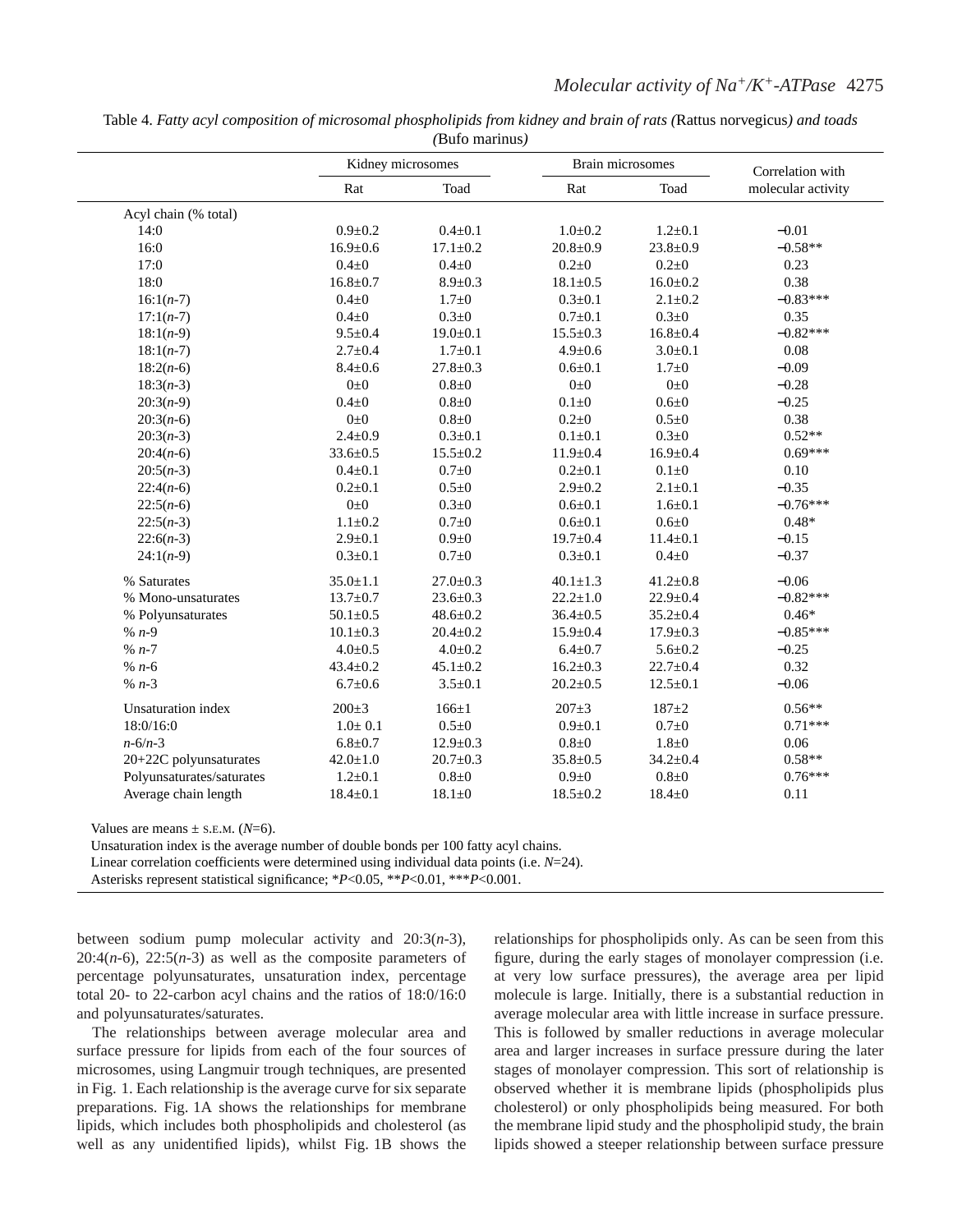# 4276 B. J. Wu and others

and average molecular area (above pressures of 10 mN m–1) than that observed for the kidney lipids. The slopes of these relationships were similar for both species, although the relationship for the toad was always substantially left-shifted compared with the respective curve for the rat lipids (see Fig. 1). Although there are a large number of studies using Langmuir trough techniques reported in the literature, most have been very mechanistically oriented. They generally examine a single molecular species of phospholipid, and there is a remarkable scarcity of studies that have examined complex mixtures of lipids sourced directly from natural membranes.

That the calculated average molecular area of membrane lipids is much smaller than the average area of phospholipids is partly because cholesterol molecules occupy much smaller surface areas than do phospholipid molecules. However, this is only part of the explanation. For example, when first placed in a monolayer (i.e. at zero surface pressure), phospholipids from rat kidney microsomes occupy  $1.14 \text{ nm}^2$  molecule<sup>-1</sup>, whilst membrane lipids from the same source average 0.79 nm<sup>2</sup> molecule–1. Cholesterol molecules under the same conditions occupy  $0.48$  nm<sup>2</sup> molecule<sup>-1</sup> (data not shown). Because cholesterol molecules represent only 15 % of membrane lipid molecules in rat kidney microsomes, we can calculate that the arithmetical average molecular area of membrane lipids from the rat kidney microsomes should be only  $1.04 \text{ nm}^2$  molecule<sup>-1</sup> rather than the measured  $0.79 \text{ nm}^2$  molecule<sup>-1</sup>. This effect is described as the 'condensation effect' of cholesterol and is described in some detail in the literature on the physical chemistry of membrane lipids (Chapman et al., 1969). It is largely due to the predominant influence of the acyl chains in the determination of the average surface area occupied by

phospholipid molecules in monolayers. For example, the surface area occupied by phospholipid headgroups varies between phospholipid types (and headgroup orientation) but can be estimated to be generally approximately 0.30–  $0.35$  nm<sup>2</sup> molecule<sup>-1</sup>. This value is approximately 26–30% of the area occupied by the average phospholipid from rat kidney microsomes before monolayer compression and approximately 45–50 % of the corresponding value for phospholipids from toad brain microsomes. Not coincidentally, it is also the approximate molecular surface area at which phospholipid monolayers collapse during compression (see Fig. 1).



Fig. 1. The relationships between average molecular area (per lipid molecule) and surface pressure at  $37^{\circ}$ C of monolayers of (A) membrane lipids and (B) phospholipids from kidney and brain microsomes of rats (*Rattus norvegicus*) and cane toads (*Bufo marinus*). Each symbol represents the mean  $\pm$  s.e.m. of six determinations.

#### **Discussion**

We have examined whether there is any correlation between the physical behaviour of membrane lipids and phospholipids measured in monolayers and the molecular activity of sodium pumps measured in microsomes (i.e. in bilayers). Fig. 2 shows that there are striking correlations ( $P<0.001$ ) between Na<sup>+</sup>/K<sup>+</sup>-ATPase molecular activity and the average molecular surface area of both membrane lipids and phospholipids measured in monolayers. Because the average surface area per lipid molecule varies with the lateral pressure within the monolayer we have used, the individual values at a surface pressure of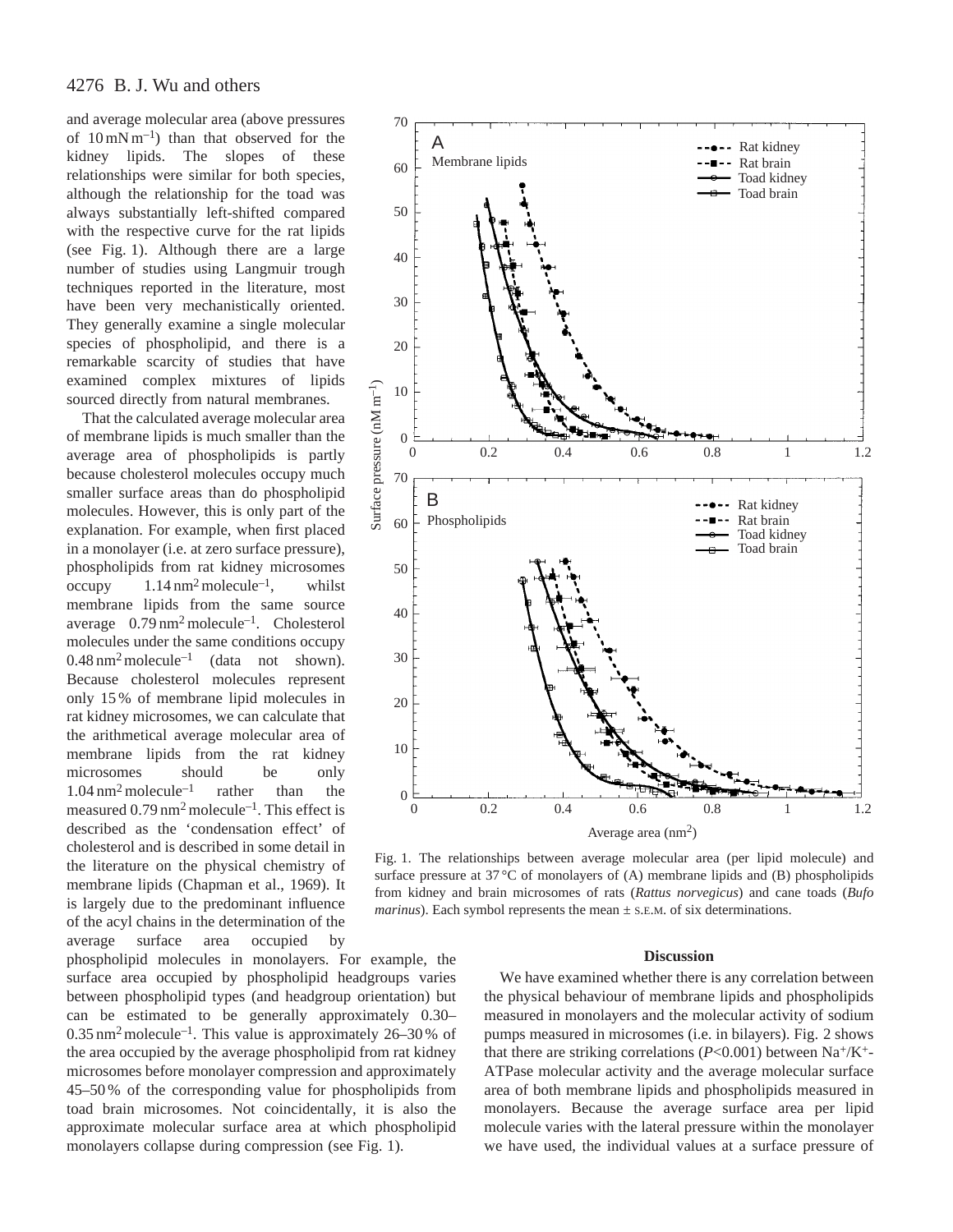

Fig. 2. The relationship between the molecular activity of the sodium pump  $(Na^+/K^+ATPase)$  and the average molecular area per lipid molecule (at a surface pressure of  $30 \text{ mN m}^{-1}$ ) of (A) membrane lipids and (B) phospholipids from kidney and brain microsomes of rats (*Rattus norvegicus*) and cane toads (*Bufo marinus*). Each symbol represents the mean  $\pm$  s.e.m. of six determinations. Each inset graph show the relationship for the 24 individual data points.

 $30 \text{ mN m}^{-1}$  are shown in Fig. 2. Although the lateral surface pressure in microsomal bilayers is not known, several lines of evidence suggest that the packing of lipids in a biological membrane is comparable with that observed in phospholipid monolayer (Rebecchi et al., 1992). Almost identical correlation coefficients were obtained when surface area values at monolayer pressures of 20 or  $10 \text{ mN m}^{-1}$  were plotted against the respective Na+/K+-ATPase molecular activity (data not shown).

# *Molecular activity of Na<sup>+</sup>/K<sup>+</sup>-ATPase* 4277

Why should the molecular activity of a membrane-bound enzyme be related to the average surface area occupied by its surrounding lipids? What does 'average molecular area' represent? The calculated average area per molecule presumably represents a composite of both the size of the phospholipid molecule and its relative movement. Membrane lipids are reported to have rates of lateral diffusion within membranes that are approximately two orders of magnitude greater than those typical of membrane proteins (Storch and Kleinfeld, 1985). This implies that membrane proteins (and specifically that part of the protein located within the membrane bilayer) are in a state of constant collision with their surrounding membrane lipids. As described in the Results section, the average area occupied by a membrane phospholipid is a reflection more of the membrane area occupied by the acyl chains of phospholipids than of their headgroups. This can also be deduced from the fact that, whilst the membrane lipids from the four different sources exhibited different pressure/area isotherms in the Langmuir trough experiments (Fig. 1), they did not differ greatly in their phospholipid headgroup composition (Table 3) but showed substantial differences in their phospholipid acyl composition (Table 4). Generally, the lipids that showed the greatest degree of compressibility in monolayers were those that had the highest relative polyunsaturate content. As discussed elsewhere (Hulbert and Else, 1999), since lipids are not compressible in volume, reductions in the average area occupied must be accompanied by increases in the average height of these molecules. In addition, since these are calculated average areas, there will be a range of surface areas occupied per molecule. Assuming that, within each particular molecular species of phospholipid, no individual molecule is different from another, it implies that each acyl chain, and thus each phospholipid molecule, will oscillate between being 'tall and thin' and 'short and wide'.

Another way of relating the pressure/area isotherm of monolayers to the activity of a membrane enzyme is to compare enzyme molecular activity with the lateral pressure exerted by phospholipids when they are confined to specific average surface area. This has been done in Fig. 3, in which Na+/K+-ATPase molecular activity is plotted against the lateral pressure in monolayers of the same preparations when membrane lipids and phospholipids are confined to an average surface area of, respectively,  $0.30 \text{ nm}^2$  and  $0.45 \text{ nm}^2$  (these represent arbitary choices as standard molecular areas in the present study). As can be seen from Fig. 3, there are strong relationships (*P*<0.001) between the molecular activity of the sodium pump and the surface pressure exerted by both membrane lipids and phospholipids measured in monolayers. It is conceptually easy to appreciate that the lateral pressure within a membrane (which is presumably related to the number of collisions between the membrane molecules) will probably affect the behaviour of a protein located within the membrane.

The correlation coefficients between the physical properties exhibited by these lipids in monolayers (which indicate the degree of molecular packing in membranes) and the molecular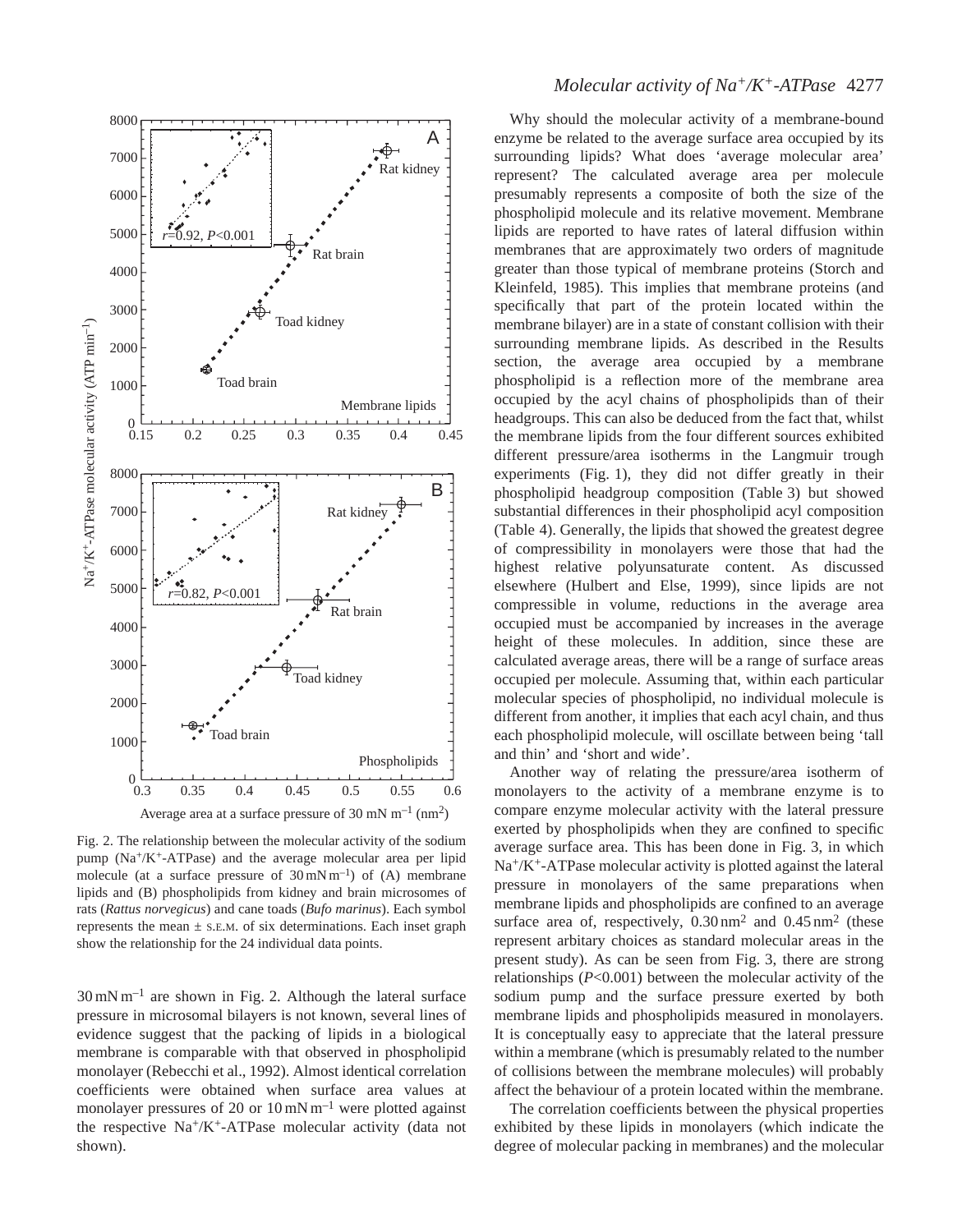

Fig. 3. The relationship between the molecular activity of the sodium pump  $(Na^+/K^+ATPase)$  and the surface pressure of  $(A)$  membrane lipids and (B) phospholipids from kidney and brain microsomes of rats (*Rattus norvegicus*) and cane toads (*Bufo marinus*). Surface pressures were calculated at an average molecular area (per lipid molecule) of  $0.30 \text{ nm}^2$  and  $0.45 \text{ nm}^2$ , respectively, for membrane lipids and phospholipids. Each symbol represents the mean ± S.E.M. of six determinations. Each inset graph show the relationship for the 24 individual data points.

activity of the membrane-bound sodium pump are stronger than those generally observed between individual lipid composition parameters and sodium pump molecular activity.

The sodium pump occurs in a number of different isoforms that have been extensively studied in tissues of the rat, especially in kidney and brain (Sweadner, 1989), but there is no specific information of their relative tissue distribution

(apart from the urinary bladder) in the cane toad. The ancestral catalytic subunit of  $\text{Na}^+\text{/K}^+$ -ATPase is thought to be similar to the  $\alpha$ -1 isoform, which is common to all vertebrates (Horisberger, 1994) and is the isoform of  $Na^+/K^+$ -ATPase found in the kidneys of vertebrates (Sweadner, 1989). If, as is most likely, it is also the isoform present in the toad kidney, isoform differences are unlikely to explain the substantial differences in sodium pump molecular activity between rat and toad kidney (see Table 1). Most studied in the rat, the adult brain has three isoforms ( $\alpha$ 1,  $\alpha$ 2 and  $\alpha$ 3), with different abundances in different types of brain cell (Sweadner, 1989). The distribution of these isoforms in the cane toad brain is unknown, but it is probably similar to that in the rat brain. Whether different isoforms exhibit different molecular activities is not known.

Such isoform differences may have a role in the species difference in the enzyme molecular activities observed in the present study, although this is probably a very small influence for a number of reasons. There are differences in ouabain sensitivities between isoforms of the sodium pump. Such differences are probably not important because the ouabain concentration used in the present study  $(1 \text{ mmol } 1^{-1})$  to determine Na+/K+-ATPase activity is several-fold greater than affinity differences reported for different isoforms, which are generally in the micromolar concentration range. Similarly, the results of the 'species-crossover' experiments (Else and Wu, 1999), in which sodium pump isoform remains constant but molecular activity is altered by the change in membrane lipid, rule out different isoforms being the predominant cause of different molecular activity. Membrane 'crossover' studies between different tissues within a single species will also probably illuminate the relative importance of isoform differences in explaining the substantial differences in the molecular activity of the sodium pump from various sources.

The membrane-crossover results (Else and Wu, 1999) provide experimental evidence that the membrane lipids are important determinants of Na+/K+-ATPase molecular activity. The present results suggest that, as well as their chemical effects (such as being eicosanoid precursors), the physical properties of membrane acyl chains, in providing an appropriate environment, will influence membrane protein function.

The maintenance of the trans-plasmalemmal  $Na<sup>+</sup>$  gradient is a significant component of the cost of living in animals, as is the maintenance of other transmembrane gradients (Rolfe and Brown, 1997; Brand et al., 1994). Recently, it has been suggested that both the amount of membrane and the relative abundance of long-chain polyunsaturates in membrane bilayers may be important determinants of cellular metabolic activity in animals (Hulbert and Else, 1999, 2000). Specific effects have sometimes been ascribed to fatty acid subclasses (e.g. *n*-3 fatty acids) and individual fatty acyl chains among them (e.g. docosahexaenoic acid or 22:6). However, what is of particular interest here is that, although there were significant correlations between Na+/K+-ATPase molecular activity and the prevalence of some individual fatty acyl chains and various composite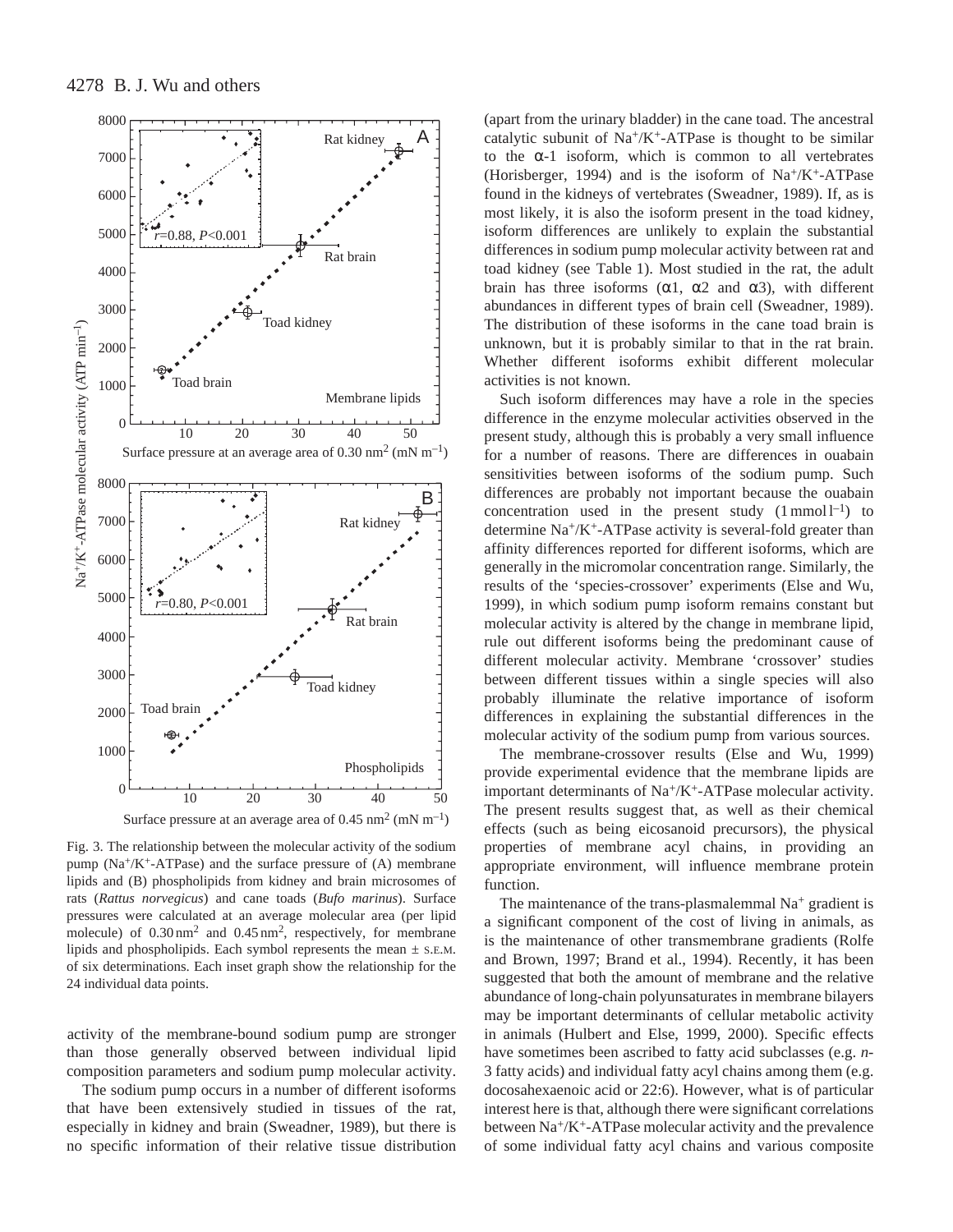parameters, the highest correlation coefficients were generally associated with average membrane packing parameters.

In both kidney and brain, the cane toad had a greater density of sodium pumps than the same tissues from the rats (see Table 1). Whether the maintenance of the higher density of pumps in the toad tissues results in a larger energetic cost is not known. The cost of maintenance will depend on the rate of degradation/synthesis of pumps and, in view of the relatively low proportion of the resting metabolic rate of mammals that is associated with protein synthesis (Rolfe and Brown, 1997), this is not likely to be a large part of the resting metabolic rate of toads.

The two tissues chosen for the present study, kidney and brain, are the same as used in previous studies from this laboratory and were initially chosen because of their relatively high tissue density of sodium pumps. The unplanned, but very different, relative abundance of *n*-3 and *n*-6 polyunsaturates in their membrane lipids (and in this respect they are at extreme ends of the spectrum of tissue phospholipid acyl composition) has allowed the physical properties of membrane lipid packing to be highlighted, more than the presence of specific acyl chains, in its potential influence on the molecular activity of the sodium pump.

The importance of the physical properties of membrane lipids on the functional activities of membrane-bound proteins has also been demonstrated in other systems. For example, the mechanical interactions between membrane lipid bilayers and gramicidin monomers are important functional determinants of these ion channels (Lundbaek et al., 1997), and the relative importance of physical properties for these interactions, compared with chemical effects, is demonstrated by the inability of phospholipid chirality to influence the function of these channels (Providence et al., 1995). Similarly,  $Ca^{2+}$ channel function can be influenced by manipulation of the surrounding membrane stiffness through application of exogenous membrane-active compounds (Lundbaek et al., 1996).

The idea that physical effects are likely to be a general phenomenon operating on membrane proteins (as well as chemical effects) opens up new ways of understanding and approaching some modern medical problems. For example, many prevalent disease conditions in western societies (e.g. obesity, hypertension, blood dyslipidaemias, type II diabetes, atherosclerosis) are associated and represent a 'metabolic syndrome' centred around tissue insulin-resistance (Reaven, 1993). Insulin-resistance has been shown to be related to a relative deficiency of polyunsaturated fatty acids in both rat (Storlien et al., 1991) and human (Borkman et al., 1993; Vessby et al., 1994) tissue. When rats are fed a diet high in saturated fat but deficient in dietary-essential *n*-3 polyunsaturates, they first develop insulin-resistance, followed by hyperinsulinaemia, hypertension and obesity (Barnard et al., 1998). Changes in membrane acyl composition, achieved by dietary and possibly pharmacological means, may thus offer a potential therapy to improve insulin action. Similarly, changes in the acyl composition of phospholipids, now being considered as a potential biochemical basis for the development of schizophrenia (Horrobin, 1998), supported by *post-mortem* brain analysis (Yao et al., 2000), suggest that consideration should be given to the physical as well as the chemical effects of changes in membrane bilayer composition.

The insights generated by this study are largely due to expressing enzyme activity in units of molecular activity; i.e. expressing enzyme activity relative to the number of individual enzyme molecules present. This approach has distinct advantages in that it allows comparison both amongst tissues within a single species and amongst species. Such comparisons, by using the natural laboratory of evolution, can provide considerable understanding and insight into how living systems operate. We believe this approach will also be beneficial when applied to other enzymes.

We would like to thank Dr Will Price, Department of Chemistry, University of Wollongong, both for the loan of the Langmuir trough and for his help with the appropriate techniques. This work was supported by grants from the Australian Research Council.

#### **References**

- **Adamson, A. W. and Gast, A. P.** (1997). *Physical Chemistry of Surfaces*. New York: Wiley.
- **Aloia, R. C. and Mlekusch, W.** (1988). The effect of a saturated fat diet on pentobarbital induced sleeping time and phospholipid composition of mouse brain and liver. *Pharmazie* **43**, 496–498.
- **Barnard, R. J., Roberts, C. K., Varon, S. M. and Berger, J. J.** (1998). Dietinduced insulin resistance precedes other aspects of the metabolic syndrome. *J. Appl. Physiol.* **84**, 1311–1315.
- **Borkman, M., Storlien, L. H., Pan, D. A., Jenkins, A. B., Chisholm, D. J. and Campbell, L. V.** (1993). The relationship between insulin sensitivity and the fatty acid composition of phospholipids of skeletal muscle. *New Engl. J. Med.* **328**, 238–244.
- **Brand, M. D., Chien, L.-F., Ainscow, E. K., Rolfe, D. F. S. and Porter, R. K.** (1994). The causes and function of mitochondrial proton leak. *Biochim. Biophys. Acta* **1187**, 132–139.
- **Brattstrom, B. H.** (1963). A preliminary review of the thermal requirements of amphibians. *Ecology* **44**, 238–255.
- **Chapman, D., Owens, N. F., Phillips, M. C. and Walker, D. A.** (1969). Mixed monolayers of phospholipids and cholesterol. *Biochim. Biophys. Acta* **183**, 458–465.
- **Chen, P. S., Toribara, J. T. Y. and Warner, H.** (1956). Microdetermination of phosphorus. *Anal. Chem.* **28**, 1756–1758.
- **Clausen, T. C., van Hardeveld, C. and Everts, M. E.** (1991). Significance of cation transport in control of energy metabolism and thermogenesis. *Physiol. Rev*. **71**, 733–775.
- **Cornelius, F.** (1991). Functional reconstitution of the sodium pump. Kinetics of exchange reactions performed by reconstitution of Na/K-ATPase. *Biochim. Biophys. Acta* **1071**, 19–66.
- **Couture, P. and Hulbert, A. J.** (1995). Membrane fatty acid composition is related to body mass in mammals. *J. Membr. Biol.* **148**, 27–39.
- **Else, P. L., Windmill, D. J. and Markus, V.** (1996). Molecular activity of sodium pumps in endotherms and ectotherms. *Am. J. Physiol*. **271**, R1287–R1294.
- **Else, P. L. and Wu, B. J.** (1999). What role for membranes in determining the higher sodium pump molecular activity of mammals compared to ectotherms? *J. Comp. Physiol. B* **169**, 296–302.
- **Folch, J., Lees, M. and Stanley, G. H. S.** (1957). A simple method for the isolation and purification of total lipids from animal tissues. *J. Biol. Chem*. **226**, 497–509.
- **Horisberger, J. D.** (1994). *The Na,K-ATPase: Structure–Function Relationship*. Boca Raton, FL: CRC Press.
- **Horrobin, D. F.** (1998). The membrane phospholipid hypothesis as a